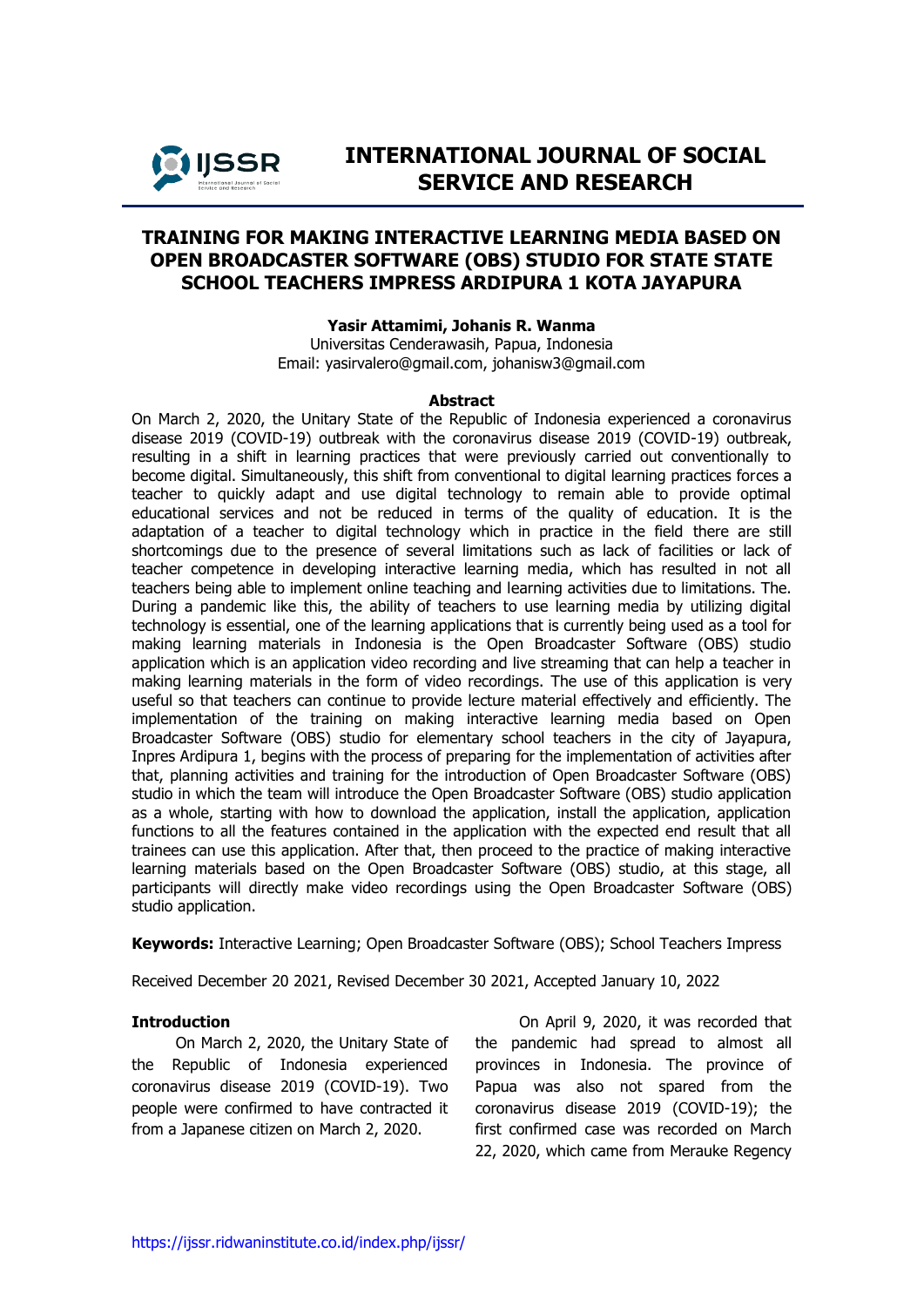and continues to increase. With the coronavirus disease 2019 (COVID-19) outbreak, the entire order of human life is disrupted and does not run as stable as usual due to the coronavirus disease 2019 (COVID-19); it also has an impact on the world. Education, where since the issuance of the Circular Letter of the Minister of Education and Culture (Mendikbud) Number 4 of 2020 concerning the Implementation of Education in the Coronavirus Disease (Covid-19) Emergency, which requires to carry out educational learning activities through the home (Work From Home). In the world of education, the coronavirus disease 2019 (COVID-19) pandemic has caused a very felt impact, namely the shift in learning practices that were previously carried out conventionally to become digital simultaneously. The shift that occurred forced all parties involved, namely teachers, students, and parents, to adapt to the shift quickly.

This shift in conventional learning practices to digital also forces a teacher as a teacher to quickly adapt and use digital technology to remain able to provide optimal educational services and not be reduced in terms of the quality of education. This teacher's adaptation to digital technology is what is in practice in the field. There are still shortcomings due to several limitations, such as lack of facilities or lack of teacher competence in developing interactive learning media, which has resulted in not all teachers being able to implement online teaching and learning activities due to these limitations. Even if we look at various other regions at this time, the learning process during the coronavirus disease 2019 (COVID-19) period can still be carried out effectively and maximally by using interactive learning models and media. Appropriate learning media is one of the determining factors for learning success in mastering learning materials. One of the learning media widely used in Indonesia today is information technology-based media. Information

technology can provide broader access and provide a more exciting learning experience to increase learner motivation in learning. Increasing learners' motivation to achieve the goals of a learning process is the main task of a teacher (Nandi, 2006). During a pandemic like this, the ability of teachers to use learning media by utilizing digital technology is essential, so parents do not have to worry about their children not being able to study well.

One of the learning applications currently being used as a tool for making learning materials in Indonesia is the Open Broadcaster Software (OBS) studio application, a video recording and live streaming application that can help a teacher make learning materials in the form of video recordings. The use of this application is very useful so that teachers can continue to provide lecture material effectively and efficiently. Therefore, it is crucial to conduct training on creating interactive learning media based on the Open Broadcaster Software (OBS) studio for elementary school teachers in the Presidential Instruction of Ardipura 1, Jayapura City.

### **Method**

The implementation of training on making interactive learning media based on Open Broadcaster Software (OBS) studio for elementary school teachers at the Inpres Ardipura 1 Jayapura city begins with the process of preparing for the implementation of activities in which the team prepares everything related to the implementation of the training, starting from coordination and permission to do service, prepare training modules and materials as well as prepare other needs that support the course of the training.

The second stage is planning activities and training. This stage is intended to coordinate and determine the time of the implementation of activities so that the activities can continue to run correctly without disturbing the activities of all teachers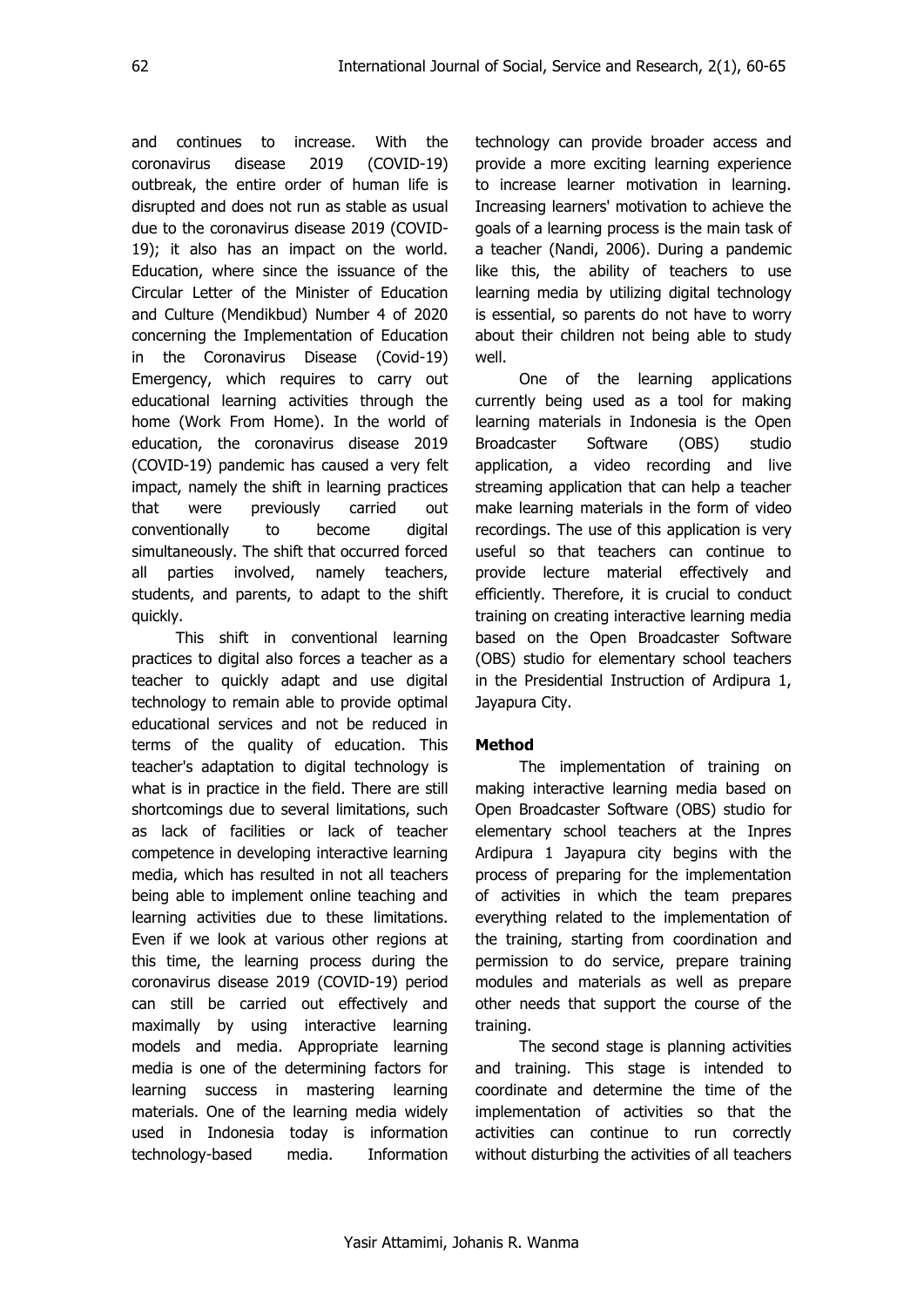at the Inpres Ardipura 1 public elementary school Jayapura city.

The third stage is the introduction of Open Broadcaster Software (OBS) studio in which the team will introduce the Open Broadcaster Software (OBS) studio application as a whole, starting with downloading the application, installing the application, application functions to all the features contained in the application with the results. The final hope is that all training participants can use this application.

After completing the third stage, then proceed to the fourth stage, which is to practice making interactive learning materials based on the Open Broadcaster Software (OBS) studio, at this stage, all participants will directly make video recordings using the Open Broadcaster Software (OBS) studio application.

The training is divided into three stages where. The first stage is the preparation stage. Namely, the service team prepares the needs that will be used to support the training, namely training materials, training questions, partisan place, permits, and equipment used in training. Moreover, the last stage is evaluating and strengthening. The service team will see and study the results of making videos from each participant so that they can provide conclusions about the shortcomings of each participant then evaluate and strengthen again. The problem is that the passing percentage of passing grades in the selection of essential skills for civil servants candidates for the formation of Papua & West Papua is deemed necessary to conduct training in order to be able to solve this problem.

The second stage is the training stage in which it will be oriented to 3 things, namely the introduction of the materials that will be followed when carrying out the Computer Assisted Test (CAT), which will discuss the Personal Characteristics Test (TKP), General Intelligence Test (TIU), and the National Insight Test (TWK) as well as the threshold value or Passing Grade of each of these tests as well as the number of questions for each test and the processing time. Tips and tricks on how to quickly do the questions which will discuss how to quickly solve each question item on each test; at this stage, the service team will conduct a detailed discussion of each question so that it can provide participants with a detailed description of the questions to be addressed. Computer Assisted Test (CAT) Simulation, which will discuss how to use the Computer Assisted Test (CAT) application and simulate it directly so that participants have an understanding of how to use the Computer Assisted Test (CAT) application.

Moreover, the last stage is conducting evaluation and strengthening. It is felt that the participants are still having difficulties in doing it, so it is hoped that all participants can optimally understand each material given in this training. The service team will see and study the final simulation results from each participant so that they can provide conclusions about the shortcomings of each participant then evaluate and reinforce / reteach in the tests carried out.

#### **Results and Discussion**

The training activity for making interactive learning media based on Open Broadcaster Software (OBS) studio for teachers of the Inpres Ardipura 1 Public Elementary School in Jayapura City begins with preparing the needs that will be used to support the training, namely training materials, partisan places, permits, and equipment used. It will be used in training.

Attached material, the training materials are made directly in the form of tutorials on using the application and prepared in hard and soft copies so that the trainees can study them anytime and anywhere. In addition, at this stage, coordination is also carried out with the Principal of the Inpres Ardipura 1 State Elementary School Jayapura City to obtain permission and describe the training to be carried out and ask the teachers at the school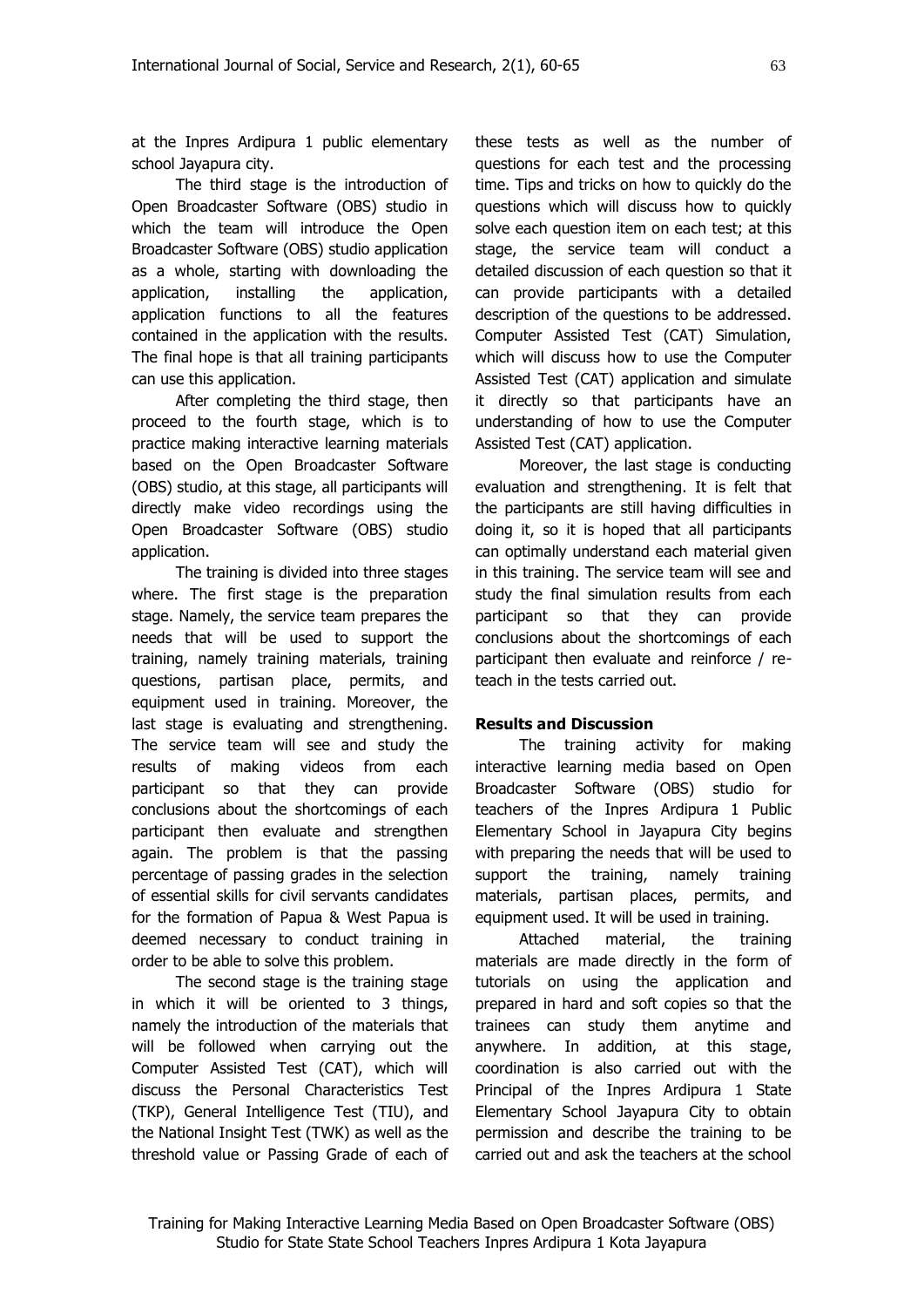to become participants in the training in making interactive learning media based on Open Broadcaster Software (OBS) studios the names of the participants are attached.

Planning of activities and training is a stage intended to coordinate and determine the time of implementation of activities so that the implementation of activities can continue to run well without disturbing the activities of all teachers in the Inpres Ardipura 1 Public Elementary School Jayapura City, from this planning process it was finally agreed that the implementation of the training the creation of interactive learning media based on Open Broadcaster Software (OBS) studio for teachers of the Inpres Ardipura 1 State Elementary School Jayapura City will be held on Thursday, July 22, 2021, at 10.00 WIT and will be attended by all teachers at the Inpres Ardipura 1 City State Elementary School the Jayapura.

The introduction of Open Broadcaster Software (OBS) studio at the stage of introducing the Open Broadcaster Software (OBS) studio application, the material will be presented regarding the application of Open Broadcaster Software (OBS) studio as a whole, starting with downloading the application, installing the application, application functions to all the features available. During the introduction stage of the Open Broadcaster Software (OBS) studio application, all stages can be carried out smoothly and adequately, starting from the process of downloading the application, installing the application, and introducing application functions and all the features contained in the application, all teachers can understand and understand how to use the application.

The application with the expected final result is that all training participants can use this application. This application in making interactive learning materials based on Open Broadcaster Software (OBS) studio, out of 12 participants, four teachers can make videos correctly and adequately. The rest still have some shortcomings that need to be addressed, evaluated, and given reinforcement.

The last stage is evaluating and strengthening. The service team will see and study the results of making videos from each participant so that they can provide conclusions about the shortcomings of each participant then evaluate and strengthen again. In addition, a formula for evaluation in the form of suggestions and responses was also provided during this training. Nine teachers need to be given back reinforcement to use this application correctly and adequately.

### **Conclusion**

Based on the training that has been carried out, it can be concluded that the training on making interactive learning media based on Open Broadcaster Software (OBS) studio for teachers at the Inpres Ardipura 1 Elementary School in Jayapura City is essential because most of the trainees who are teachers admit that the use of applications like this will help them in doing learning amid the covid period like now. This training also increases the mastery of communication technology among teachers to have a positive impact.

#### **References**

- Http://disdikkbb.org/?news=obs-studiosebagai-aplikasi-pembuatan-videopembelajaran. 2020
- Nurratri Kurnia Sari, Para Mitta Purbosari, Paradika Angganing, Koko Prasetyo. 2021. Pelatihan Pembuatan Media Pembelaharan Interaktif Berbasis Ict Bagi Guru Sdn Dalangan 02 Dan 03 Tawangsari. 6(1)
- Peraturan menteri pendayagunaan aparatur negara dan reformasi birokrasi republik indonesia nomor 24 tahun 2019 tentang nilai ambang batas seleksi kompetensi dasar pengadaan calon pegawai negeri sipil tahun 2019
- Uyock Anggoro Saputro. 2020. Pemanfaatan Teknologi Berbasis Cloud Untuk Mendukung Kegiatan Belajar Mengajar